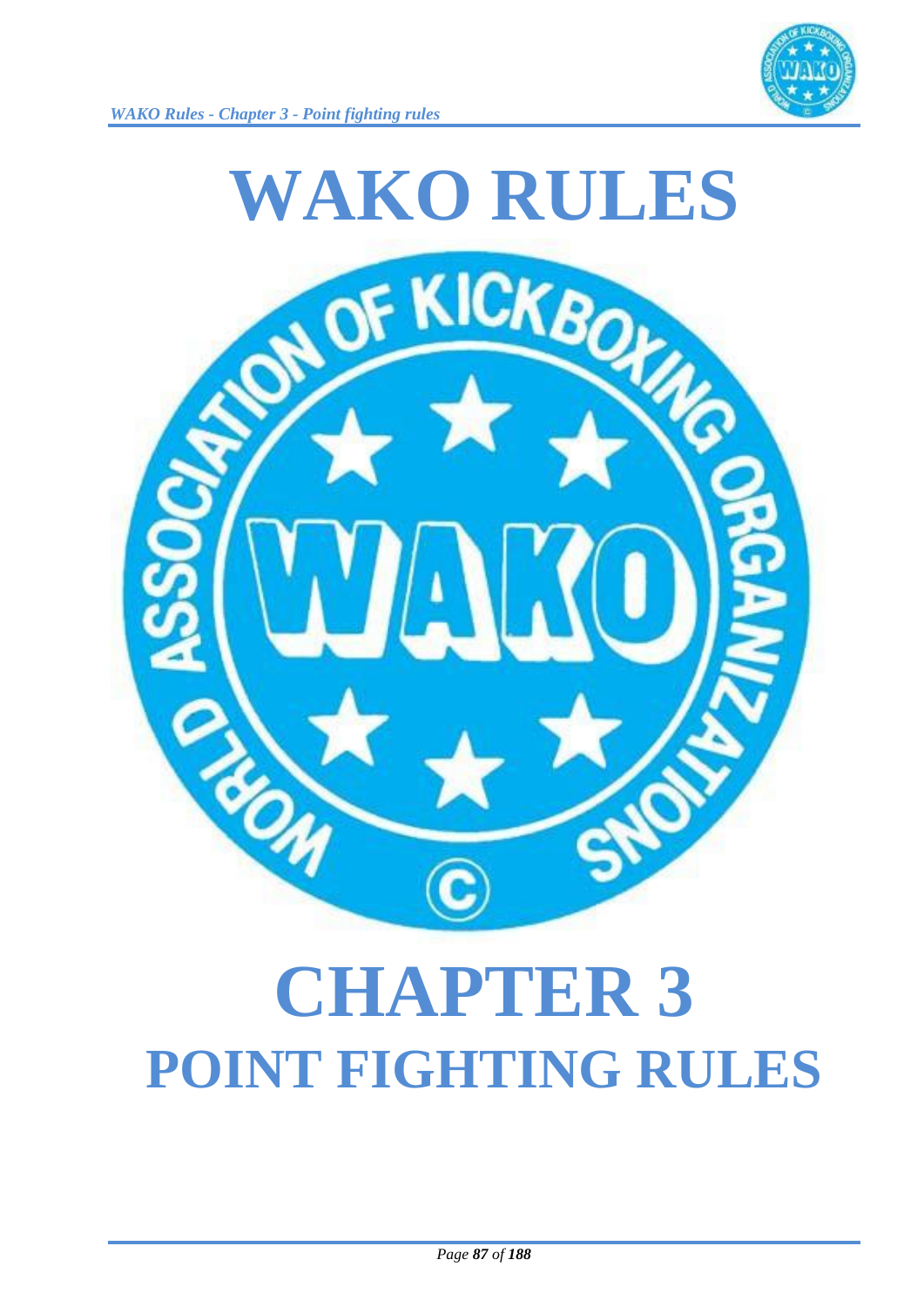

# **Chapter 3. Point fighting rules**

## **Chapter's 3 Table of contents**

| Article 5. Illegal techniques (prohibited techniques and behaviour) 90 |  |
|------------------------------------------------------------------------|--|
|                                                                        |  |
|                                                                        |  |
|                                                                        |  |
|                                                                        |  |
|                                                                        |  |
|                                                                        |  |
|                                                                        |  |
|                                                                        |  |
|                                                                        |  |
|                                                                        |  |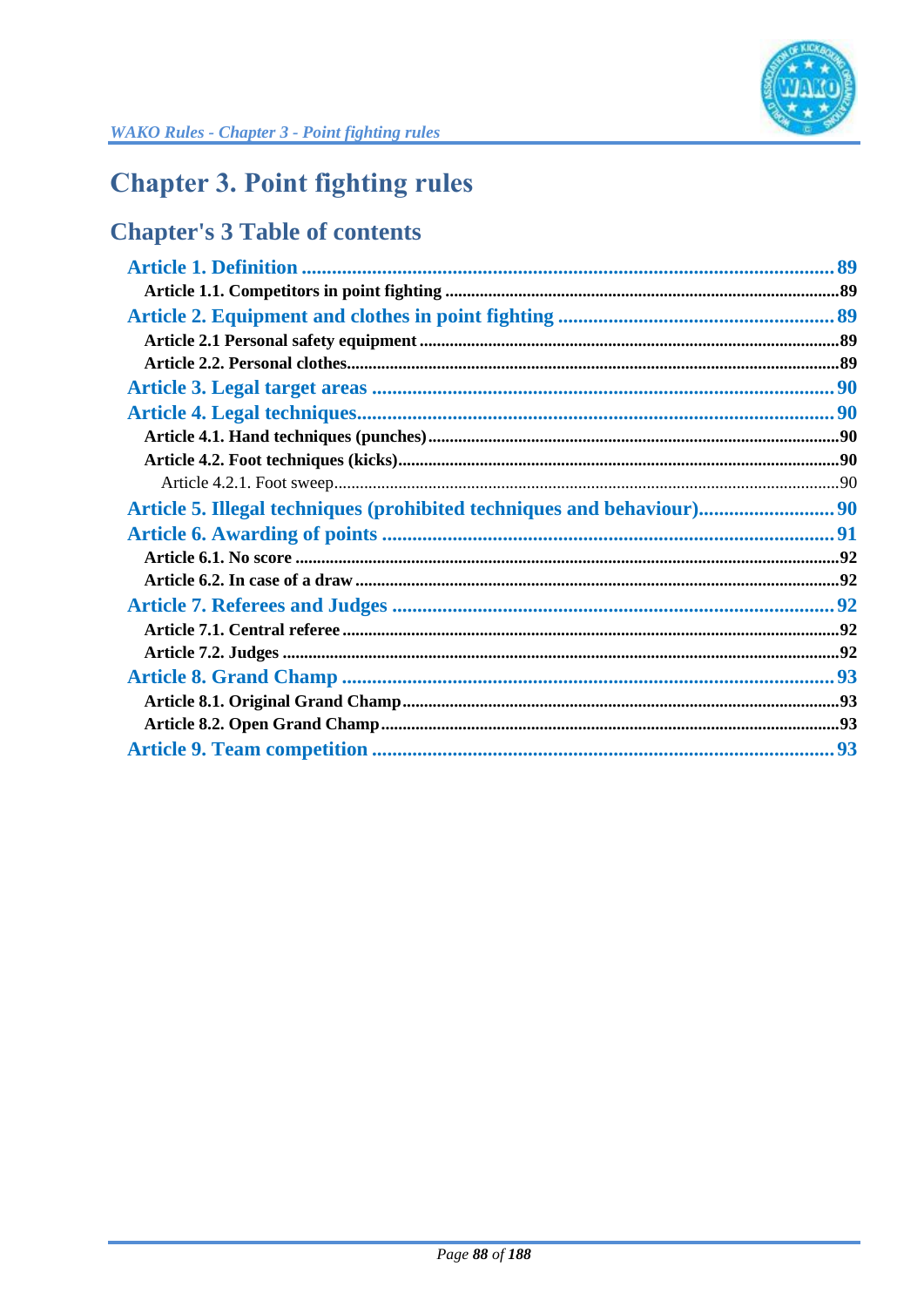

## **Article 1. Definition**

Point fighting is a fighting discipline where two kickboxers fight with the primary goal of scoring defined points, using well controlled legal techniques with speed, agility, balance and focus. The main characteristic of fight in point fighting discipline is delivery, well controlled technique and speed.

The competition in Point fighting should be executed in its true sense with well-controlled contact. It is a technical discipline with equal emphasis put on hand and foot techniques, from an athletic viewpoint. Techniques (punches and kicks) are strictly controlled.

At each valid point (point that is given, with legal part of hand or foot to legal targets and with legal technique), the Central referee halts the fight and at the same time as the two judges, shows with his/her fingers the number of points in the direction of the kickboxer who is being awarded the point or points.

## **Article 1.1. Competitors in point fighting**

In point fighting, kickboxers can compete in the following age categories:

- Children  $(CH)$   $(7, 8, 9$  years old),
- Younger cadets (YC) (10, 11, 12 years old),
- Older cadets (OC) (13, 14, 15 years old),
- Juniors (J)  $(16, 17, 18 \text{ years old}),$
- Seniors (S)  $(19 \text{ to } 40 \text{ years old})$
- Veterans Master class (V) (41 to 55 years old)

## **Article 2. Equipment and clothes in point fighting**

## **Article 2.1 Personal safety equipment**

- Head guard
- Face mask (in children and younger cadets' categories)
- Mouth guard,
- Breast protection (for female kickboxers only, optional for younger female cadets division),
- Gloves for point fighting,
- Hand wraps (optional)
- Elbow pads
- Groin protection (mandatory for male and female),
- Shin guards
- Foot protection

#### **Article 2.2. Personal clothes**

- V-neck top (V-neck T-shirts are not allowed)
- Long pants
- Belts are optional and should indicating their grade.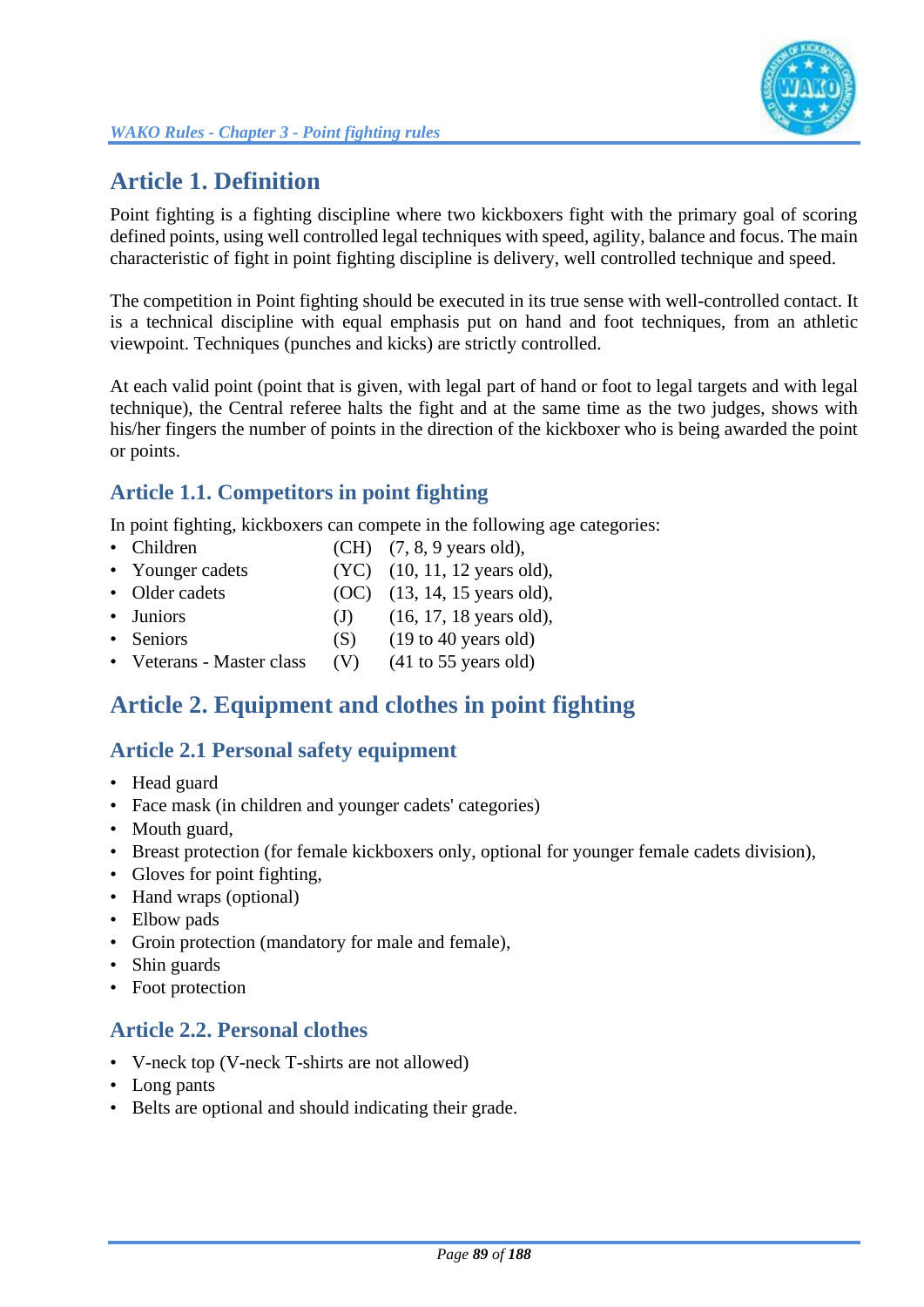

## **Article 3. Legal target areas**

The following parts of the body may be attacked using the authorized fighting techniques:

**Head -** Front, forehead, back and side.

- **Torso -** Front and side
- **Feet -** Only for sweeping

## **Article 4. Legal techniques**

Hand and foot **t**echniques should be used equally during the entire fighting period.

## **Article 4.1. Hand techniques (punches)**

- Direct,
- Uppercut,
- Hook,
- Ridge hand
- Backfist (not spinning backfist)

#### **Article 4.2. Foot techniques (kicks)**

- Front kick,
- Sidekick,
- Roundhouse kick,
- Hook kick (sole of the foot only),
- Crescent kick.
- Axe kick (sole of the foot only),
- Jump kicks,
- Spinning kicks
- It is extremely dangerous to strike with the back of the heel; it must be strictly emphasized that the attacking kickboxer must extend his foot in such a manner that the sole (bottom) of the foot is used as the striking area when executing the following kicks: Axe, Hook and Spinning Hook kick, All Jumping Spinning Kicks

#### **Article 4.2.1. Foot sweep**

• To score with a foot sweep the attacker must remain on his feet at all times. If in the execution of a foot sweep the attacker touches the floor with any part of his body other than his feet, no score will be given. A score will be awarded to the attacker if his opponent touches the floor with any part of his body other than his feet

## **Article 5. Illegal techniques (prohibited techniques and behaviour)**

It is prohibited to:

- Attacks with malicious or excessive contact
- Continue after the command "stop" or the end of the round has been sounded
- Leaving the fighting area (Exits)
- Top of the head
- Falling or dropping to the floor without due cause
- Attack back of the torso (kidneys and spine)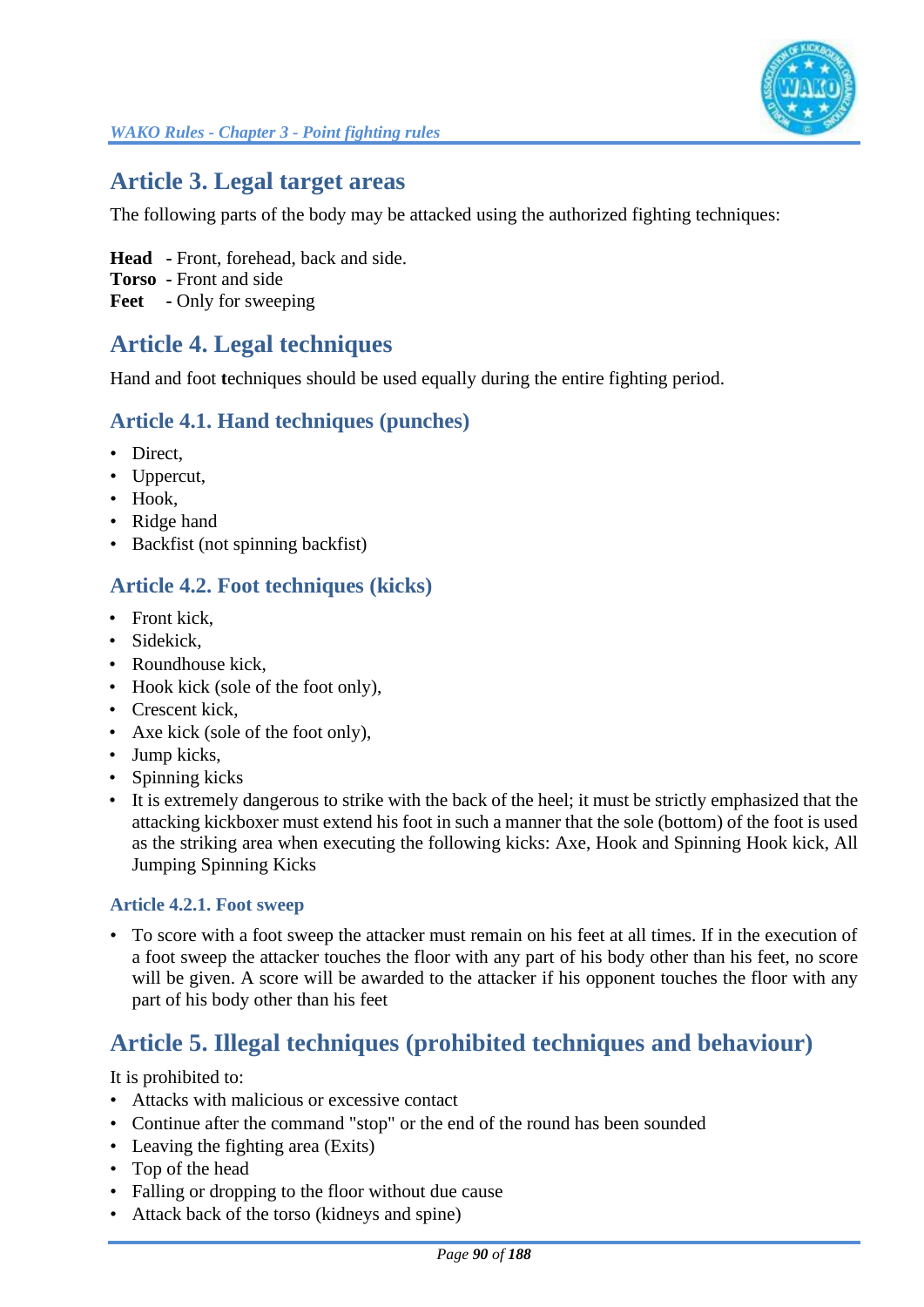

- Attack top of the shoulders
- Neck: front, sides, back
- Below the belt (except for foot sweeps)
- Turn one's back to the opponent
- Avoid fighting (running away)
- All blind, uncontrolled techniques in general
- Groin
- Attack with the knee, elbow, knife-hand, head-butts, thumb and shoulder
- Wrestling and ducking below opponent's waist
- Throwing
- Grabbing holding on to the opponent in any way
- Slipping their gloves to extend their range of fighting
- Attacking an opponent who is falling to the floor or is already on the floor, that is, as soon as one hand or knee touches the floor
- Oil on the face or the body.
- For a kickboxer to spit out his mouth-guard voluntarily
- Ground Attacks
- A kickboxer cannot attack an opponent on the ground. The Central referee is responsible for stopping the fight immediately when one of the two kickboxers touches the floor with any part of the body apart from his feet. Stomps to the head or body of a downed kickboxer can lead to minus points or disqualification (judges decide by majority decision).
- Unsportsmanlike-like conduct. A kickboxer shall have only one warning, then the normal procedure for penalty and disqualification shall follow. However, in the case of gross unsportsmanlike like-like conduct, the kickboxer may be disqualified or deducted one point on the first offence, depending on the severity of the infringement.

## **Article 6. Awarding of points**

A legal technique strikes a legal target.

- Arms are immediately to be raised to indicate the kickboxer who scored. To award a score there must be a minimum of two concurring decisions by Central referee and judges.
- If the Central referee and one judge show two raised arms (a point for both kickboxers) and other judge points to one kickboxer, the Central referee's decision must be the appropriate point for both kickboxers.
- If the Central referee shows two points (kick to head) and one judge shows one point, the Central referee can ask the judge what he saw, a kick technique or punch technique. If judge saw a kick technique the Central referee will award one (1) point to kickboxer, and if the judge saw a punch technique; the Central referee will indicate no points scored (different techniques).
- In situations where there are the same number of arms raised, both kickboxers shall be awarded a score.
- Central referees and judges should seek to avoid split points, as there are actually seldom that two techniques connect at the exact same time.
- The authorized striking area of the hand (not the inner hand) or foot must make "clean / controlled" contact.
- The Central referee and judge must actually see the technique strike the target. Awarding points based on the sound of the strike is not allowed.
- The Kickboxer must be looking at the point of contact when executing the technique.
- All techniques must be used with "reasonable" power. Any technique that simply touches, brushes or pushes an opponent will not be scored.
- Techniques must be retracted.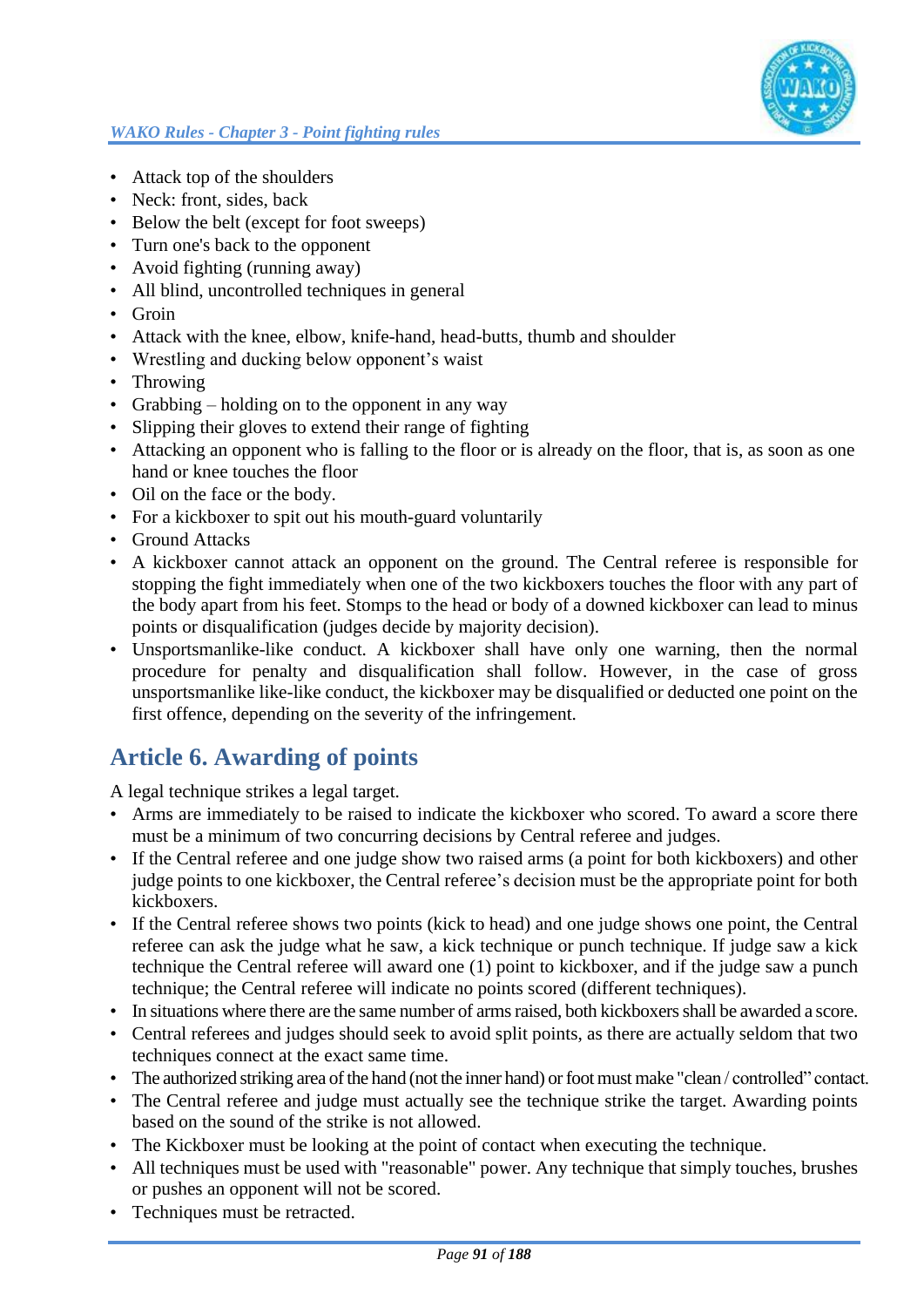

- If a kickboxer jumps in the air to attack or defend, he must land inside (standing up) the fighting area to score following the execution of the technique, and he must keep his balance (it is no allowed to touch the floor with any part of the body except feet). If the kickboxer lands outside the area (with any part of body) after the technique, he does not score.
- If a kickboxer loses his balance due to his own instability following a score and touches the ground with any part of his body other than his feet, the score will not count.
- If a kickboxer loses his balance following score outside his control (pushed or tripped) then the score will stand.

## **Article 6.1. No score**

- Arms are crossed in front of Central referee or Judges at waist level, if the Central referee or Judge could not see the technique strike a legal target area.
- If the Central referee or Judge indicates a score and the other two signals they did not see, then there can be no score awarded.
- If one of the Kickboxers does not get a minimum of two arms, NO score can be awarded.
- If the Central referee commands STOP and issues a warning to one of the kickboxers there can be no point awarded to the offending kickboxer. However, the other kickboxer may receive a point and may also receive a further score because of the warning to his opponent.
- **EXAMPLE:** One of the Kickboxers executes a technique that merits a score, while the other kickboxer violates the rules for the second time. A score can be awarded for the first kickboxer's clean and legal technique and at the same time a penalty point can be awarded for their opponent's rule violation. Both must occur at the same exact time.

#### **Article 6.2. In case of a draw**

• In case of a draw after official fight time, the fight is to be continued with extra time - one minute. If still draw after extra time, the Central referee will start the fight again from central position. The kickboxer, who scores first, wins (so called "sudden death").

## **Article 7. Referees and Judges**

• Three referees will be on the tatami, judging the fight. This differ from the other tatami sports.

## **Article 7.1. Central referee**

• It is the Central referee who stops and call all scoring and award the point according majority decision. The side judges cannot talk to other than the Central referee or tatami chief during a fight.

## **Article 7.2. Judges**

- Check equipment of according sides kickboxer by side judges
- Hold his side of tatami and signal points or warning during the fight.
- Seek to make sure to be in the right side of the kickboxer according to the Central referee's signals. Each judge must independently consider the merits of the two kickboxers and chose the winner according to the regulations.
- During the fight, he will not talk to kickboxer, other judges, or anybody else, with the exception of the Central referee. The judge should, by signals, notify the referee about any incidents that would affect points / warnings given.
- He will not leave his place until the decision has been announced.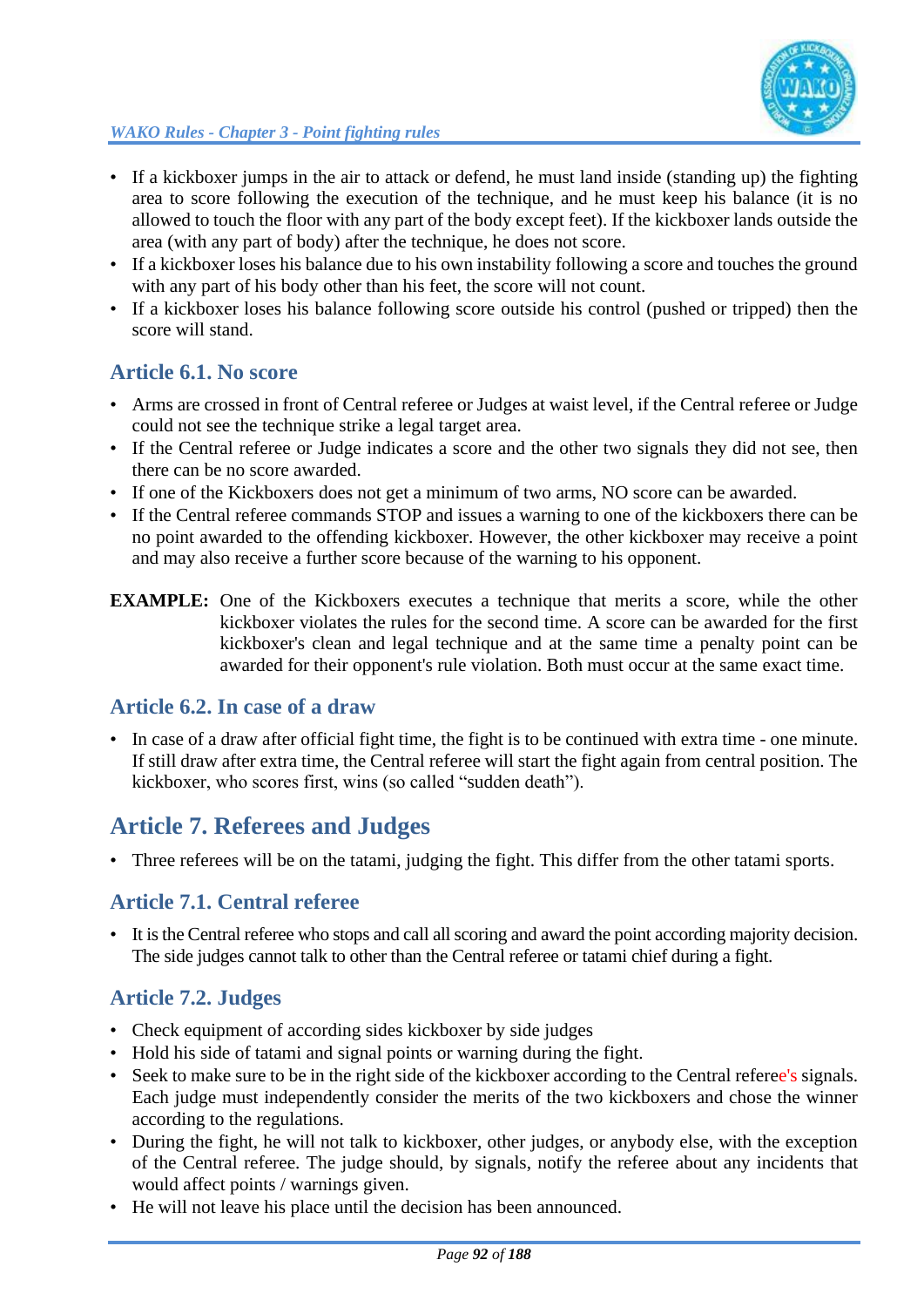

## **Article 8. Grand Champ**

• In tournaments like World Cups, International Opens, a so-called Grand Champ can be arranged where kickboxers meet each other under the definition of no weight class.

A Grand Champ can be organized as follows:

#### **Article 8.1. Original Grand Champ**

• Only winners of the weight classes are to participate. There are free drawings for the fights.

## **Article 8.2. Open Grand Champ**

- All competitors can participate, but have to enrol in advance during the tournament. There are free drawings of the fights with all weight classes included.
- Fights in a Grand Champ are 1 round of 3 or 2 minutes. No time-outs are to be used by the kickboxers.
- The types of Grand Champ competitions organized for a tournament must be stated in the invitation.
- No Grand Champ fights are organized in Continental or World Championships.

## **Article 9. Team competition**

- The rules of team fights apply at World and continental championships and at World cups and at all other international and national kickboxing competitions in which this competition category is included.
- Male Team: 3 men open weight
- Female Team: 3 women open weight
- If a team is not complete, they cannot continue or start
- All kickboxers on a team must have competed in a individual category at World and continental championships and at World cups and at all other international and national kickboxing competitions in which this competition category is included, taking place prior to competing in the team event
- A team may have one male and one female as substitute. The substitute can only be used when another kickboxer on the team is unable to start. The substitute should be seated with the helmet off, so easily identified as such. Once a sub has been used their can be no further switches.
- In Junior, Cadet and Older Cadet, kickboxer must compete in a team within his/her own age category.
- The running order of the fight is decided at the beginning by a toss of a coin. The wining team can decide to send out first or allow the opposing team to send out first.
- All kickboxers are prepared with all equipment in their corner side of tatami.
- There are no weight-class definitions. (In Younger Cadet and Older Cadet categories, the team MUST start with smallest to tallest)
- The team at the World and continental championships must be composed of national kickboxers only. No mixed teams with kickboxers from different countries. At the World and continental cups and international tournaments team can be composed of members of different clubs (mixed teams). At the national championships in point fighting team fights team must be composed of kickboxers from same club only.
- Each fight: 1 round of 2 minutes
- No timeout can be used during the round